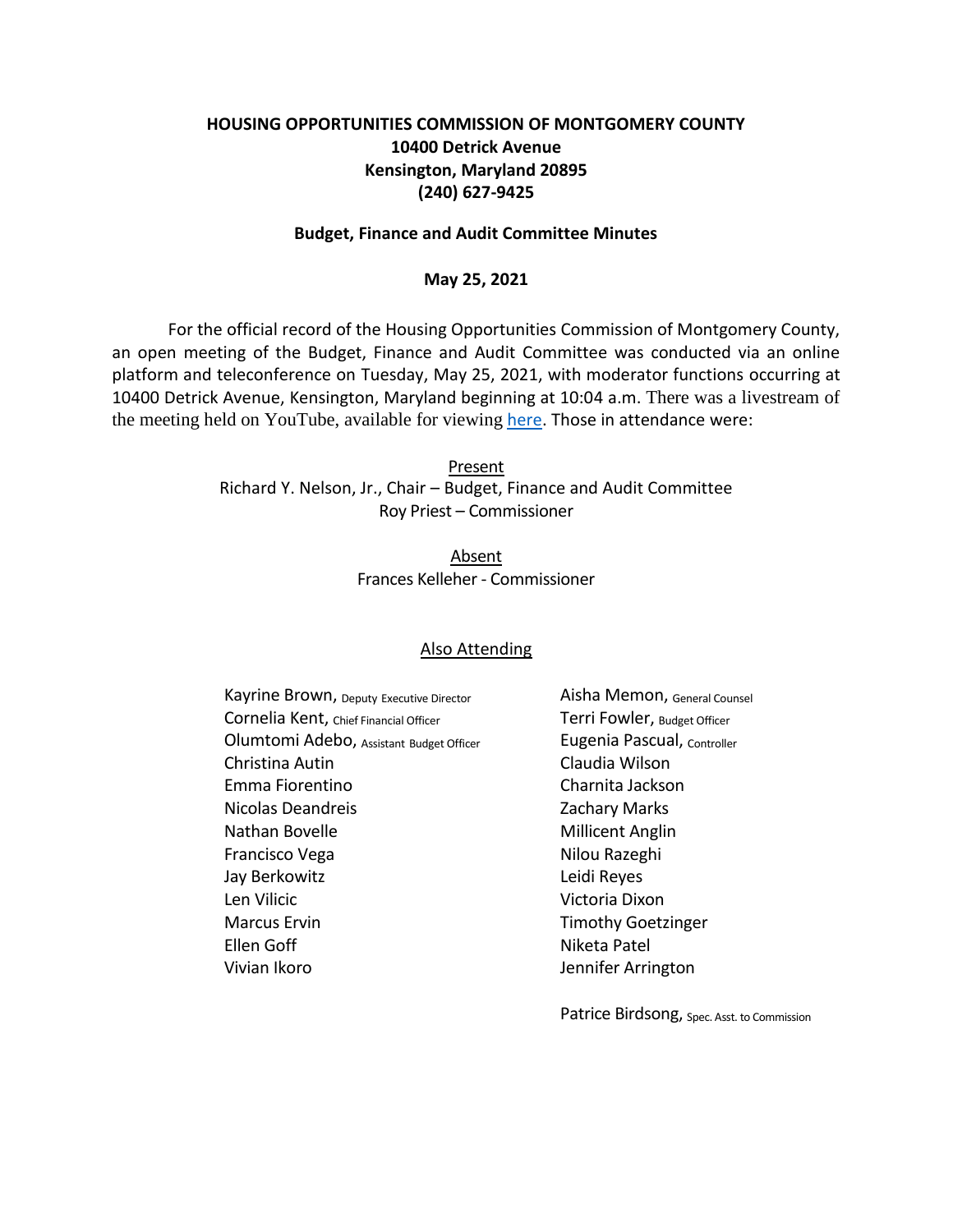Commissioner Nelson opened the meeting with a roll call of Commissioners who participate on the Committee, Richard Y. Nelson, Jr., Chair, and Roy Priest. Frances Kelleher was necessarily absent.

### **APPROVAL OF MINUTES**

The minutes of May 11, 2021, were approved as submitted with a motion by Commissioner Priest and seconded by Commissioner Nelson. Affirmative votes were cast by Commissioners Nelson and Priest. Commissioner Kelleher was necessarily absent and did not participate in the vote.

## **ACTION ITEMS**

**1. Fiscal Year 2021 (FY'21) Third Quarter Budget to Actual Statements:** Presentation of the FY'21 Third Quarter Budget to Actual Statements

Cornelia Kent, Chief Financial Officer, introduced Olutomi Adebo, Assistant Budget Officer, who provided the presentation of the FY'21 Third Quarter Budget to Actual Statements.

There was discussion among the Committee in regards to reporting utilization and use of reserves revenue. Staff suggested that they would follow up. A motion was made by Commissioner Priest and seconded by Commissioner Nelson to move forward to full Commission for approval. Commissioner Kelleher was necessarily absent and did not participate in the vote.

**2. Fiscal Year 2021 (FY'21) Third Quarter Un-Audited Financial Statements:** Presentation of the Un-Audited Financial Statements for the Third Quarter Ended March 31, 2021

Cornelia Kent, Chief Financial Officer, introduced Francisco Vega, Assistant Controller, who provided a presentation of the un-audited financial statements. Staff addressed the questions of the Committee. There was no action required.

**3. Uncollectable Tenant Accounts Receivable:** Presentation of Request to Write-off Uncollectable Tenant Accounts Receivable (January 1, 2021 – March 31, 2021)

Cornelia Kent, Chief Financial Officer, introduced Nilou Razeghi, Accounting Manager, who provided a presentation to request the Committee's approval to recommend to the full Commission authorization to write-off uncollectible tenant accounts receivable.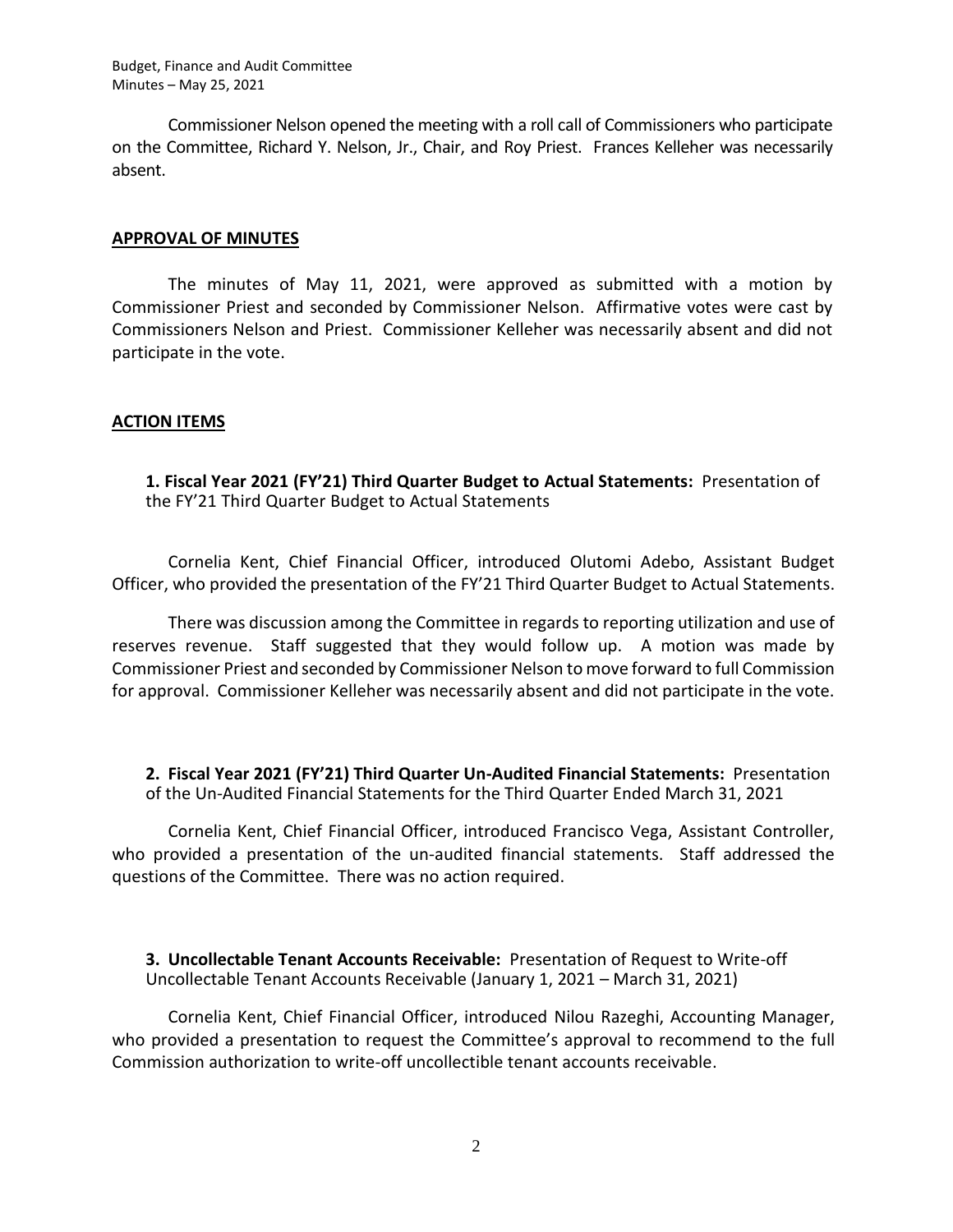There was discussion and an explanation provided in regards to tenants transferring units. A motion was made by Commissioner Priest and seconded by Commissioner Nelson to move forward to full Commission for approval. Commissioner Kelleher was necessarily absent and did not participate in the vote.

**4. Calendar Year 2020 Audits:** Presentation of Calendar Year 2020 Low Income Tax Credit Partnership and Limited Liability Company Audits

Cornelia Kent, Chief Financial Officer, introduced Claudia Wilson, Accounting Manager, who provided a presentation to request the Committee's approval to recommend to the full Commission acceptance of the 12 CY'2020 Tax Credit Partnership and CCL Multifamily, LLC audits.

A motion was made by Commissioner Priest and seconded by Commissioner Nelson to move forward to full Commission for approval. Commissioner Kelleher was necessarily absent and did not participate in the vote. Commissioner Nelson suggested that the audit opinion letter be included for full Commission review.

**5. Extend the use of the PNC Bank Line of Credit and the Real Estate Line of Credit to Finance Commission Approved Actions:** Extend the use of the PNC Bank Line of Credit and the Real Estate Line of Credit to Finance Commission Approved Actions related to Montgomery Homes Limited Partnership (MHLP) VII, Fairfax Court Apartments, HOC Fenwick & Second Headquarters, Brooke Park Apartments, Ambassador Apartments, Avondale Apartments and Year 15 LIHTC properties

Cornelia Kent, Chief Financial Officer, introduced Eugenia Pascual, Controller, who provided a presentation to request the Committee's approval to recommend to the full Commission the Line of Credit (LOC) and the Real Estate Line of Credit (RELOC) to finance Commission approved actions related to Montgomery Homes Limited Partnership VII, Fairfax Court Apartments, HOC Fenwick & Second Headquarters, Brooke Park Apartments, Ambassador Apartments, and Year 15 Low Income Housing Tax Credit (LIHTC) properties through June 30, 2022.

A motion was made by Commissioner Priest and seconded by Commissioner Nelson to move forward to full Commission for approval. Commissioner Kelleher was necessarily absent and did not participate in the vote.

**6. The Oaks at Four Corners – Property Management Contract:** Presentation of request to Renew the Property Management Contracts at The Oaks at Four Corners